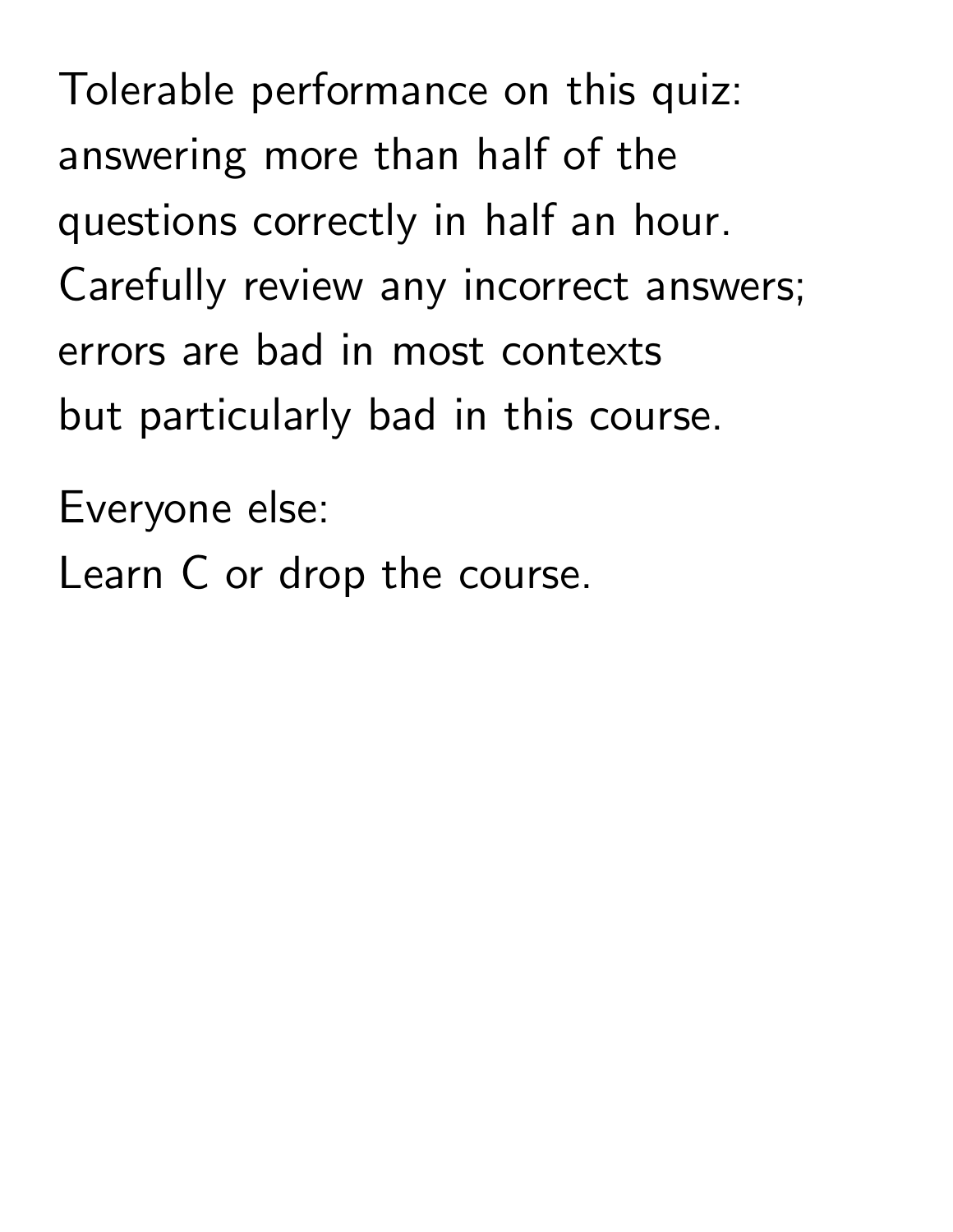Frank Tiboni, Federal Computer Week, 2004.08.31:

"Army CIO asks for better security

"The Army's chief information officer wants service and industry information technology officials to do a better job of protecting networks and building more secure products.

" 'Guys, this is eating us up,' said Lt. Gen. Steve Boutelle, the Army's CIO, speaking here today at the Directorate of Information Management/Army Knowledge Management Conference sponsored by AFCEA International.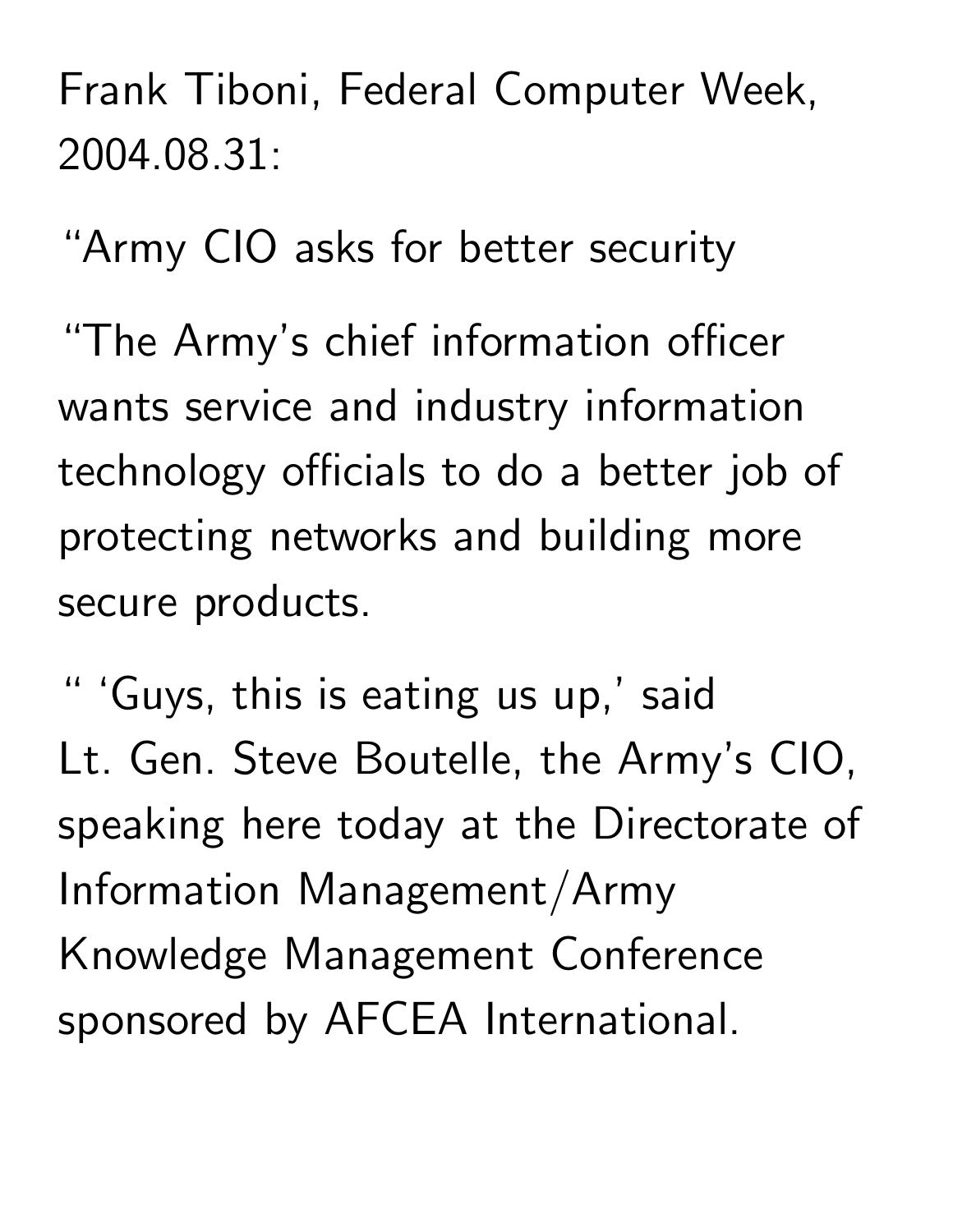"Army systems are under attack, Boutelle said. He said he wants to buy commercial products that maintain information assurance over time.

"On Aug. 15, Gen. Peter Schoomaker, Army chief of staff, issued a directive to all service commanders stating that they must practice computer security and not expect officials in the CIO's office to do everything. The five-point plan detailed steps IT officials can take to improve information assurance at their installations including installing antivirus software and getting personnel to use unique passwords, Boutelle said."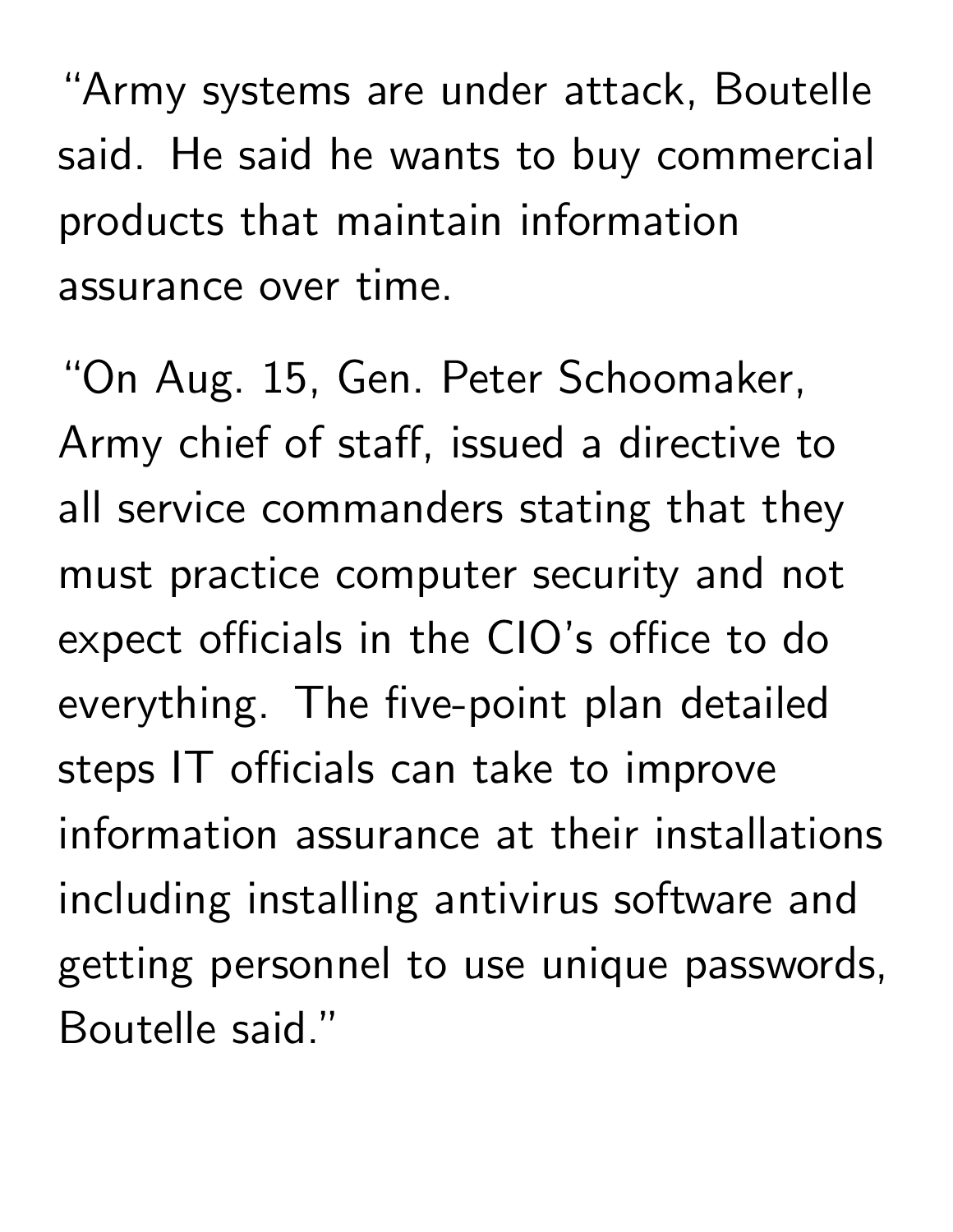Assignment due 2004.08.25: read foreword and preface of textbook.

Assignment due 2004.08.27: read textbook Chapter 1 pages 1–14, up to "The Trinity of Trouble."

Assignment due 2004.08.30: read the rest of Chapter 1.

Assignment due 2004.09.03: Read Gaim. http://cr.yp.to/2004-494/gaim.html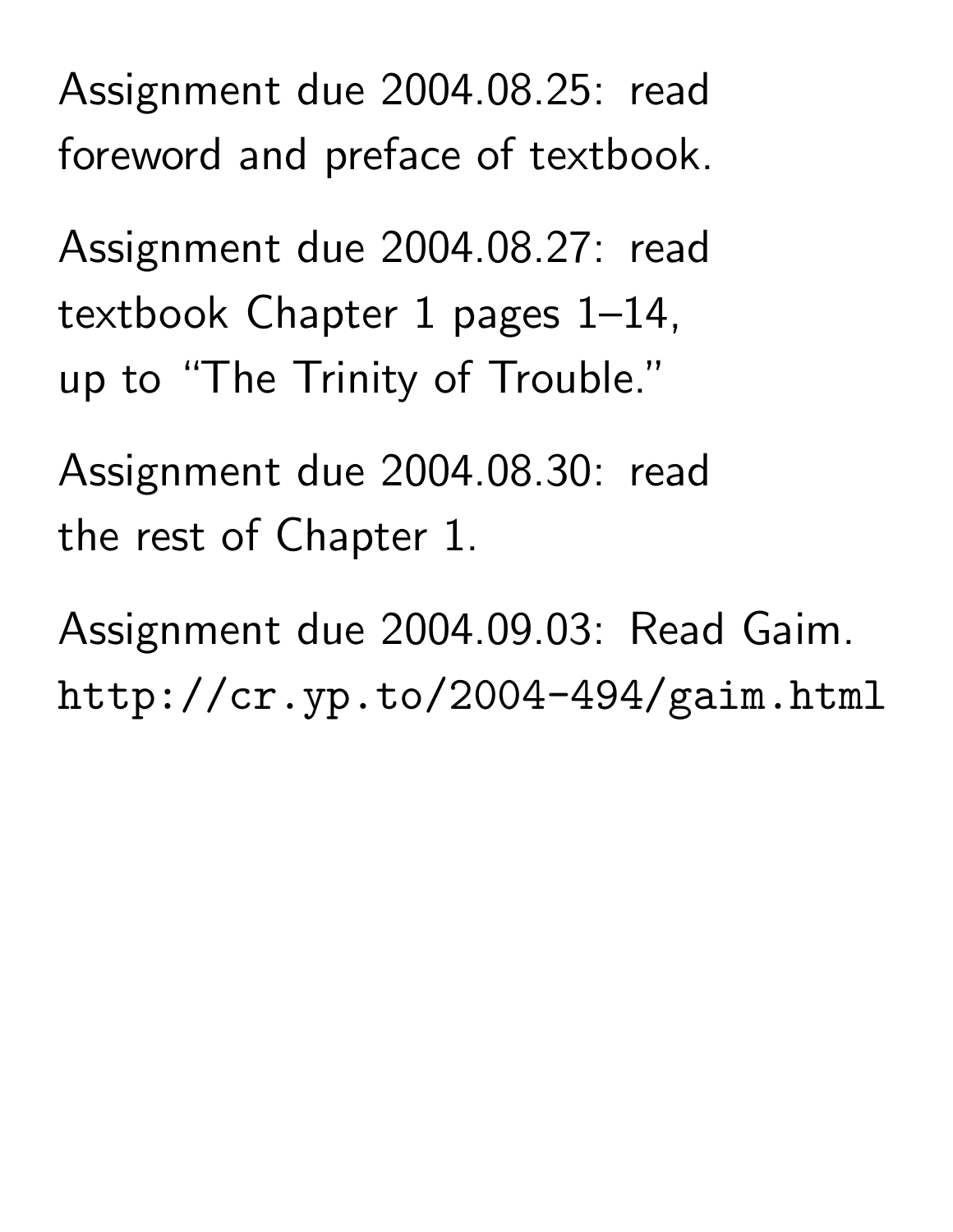## What is inside a computer?

- A typical computer has these variables: char RAM[4294967296];
	- char \*ip;
	- int \*sp;
	- int \*bp;
	- char \*si;
	- char \*di;
	- int ax, bx, cx, dx;
	- int flags;
	- int segments[6];
	- int control;
	- long double st[8];
- C variables are assigned space inside RAM. Pointer values are locations in RAM. The non-RAM variables are "registers."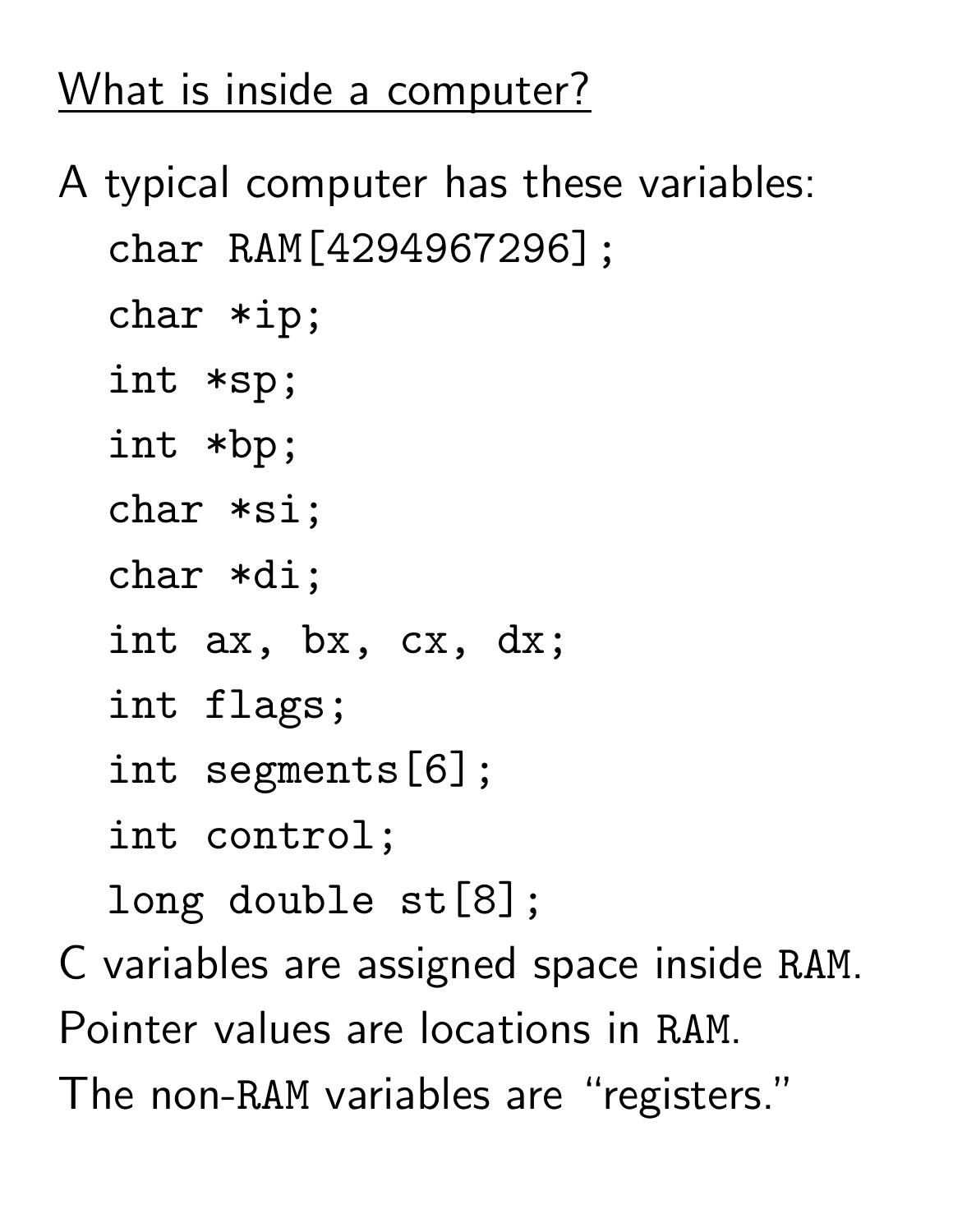Computer reads an instruction by reading \*ip++, reading \*ip++, etc. until it has a complete instruction.

Computer modifies a few variables as specified by the instruction. Jumps ("goto") are instructions that specify modifications to ip.

e.g. Assume that \*ip is 0xc3 on an x86-architecture computer. Computer reads byte \*ip++, sees that it's 0xc3, and then does  $ip = (char *)*sp; sp = sp + 1.$ In other words, it does goto \*sp++.

After computer follows the instruction, it reads another instruction, etc.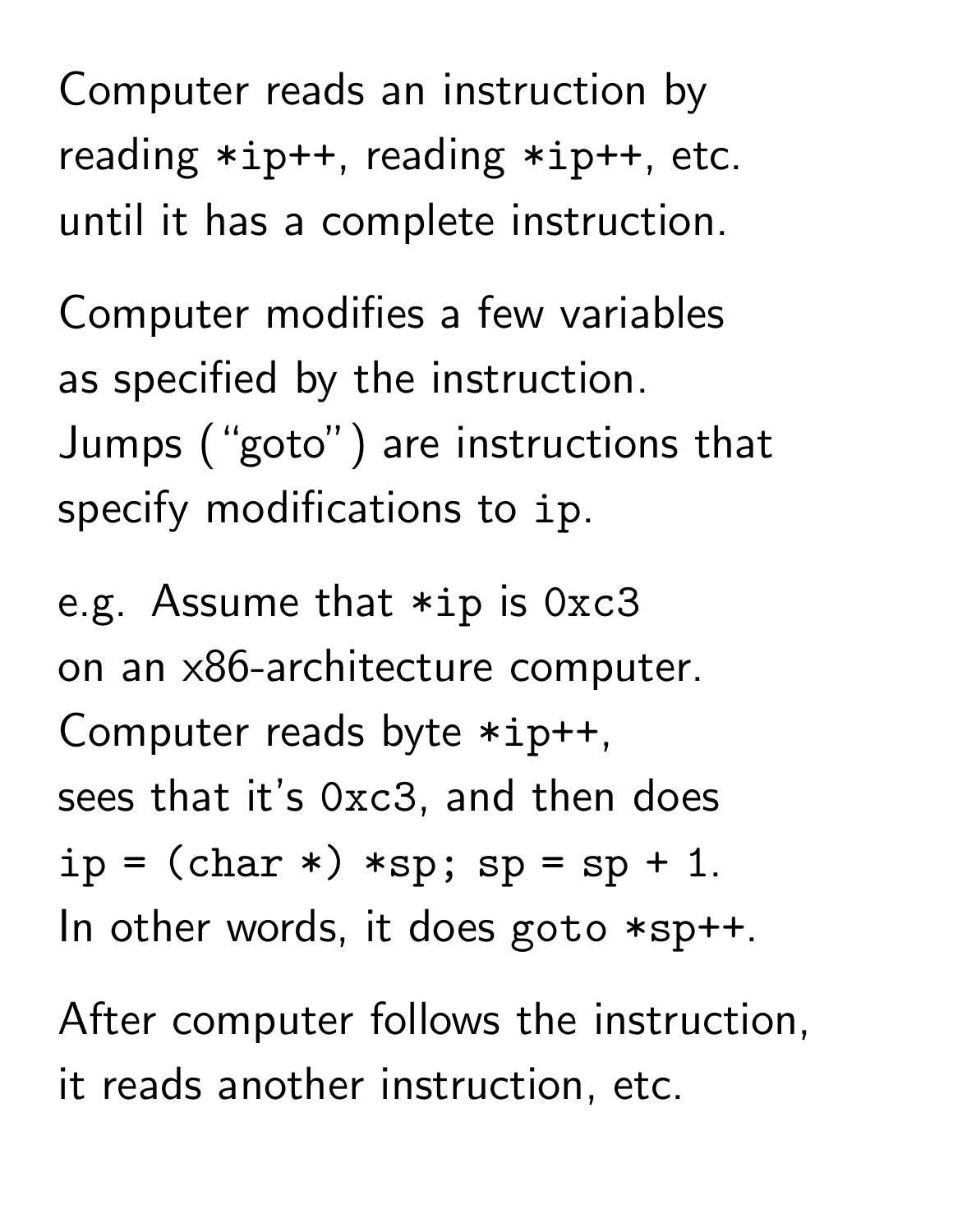Example:

int target = 5; char  $payload[] = {$ 0xb8, 0xed, 0x5f, 0x84, 0x00 , 0xa3, 0x28, 0x95, 0x04, 0x08 , 0x83, 0xc4, 0x1c , 0xc3 } ; void smash(int a)  $\{ (ka) [-1] = payload; \}$ void middle(void) { smash(11); } int main(int argc,char \*\*argv) { middle(); printf("%d\n",target); }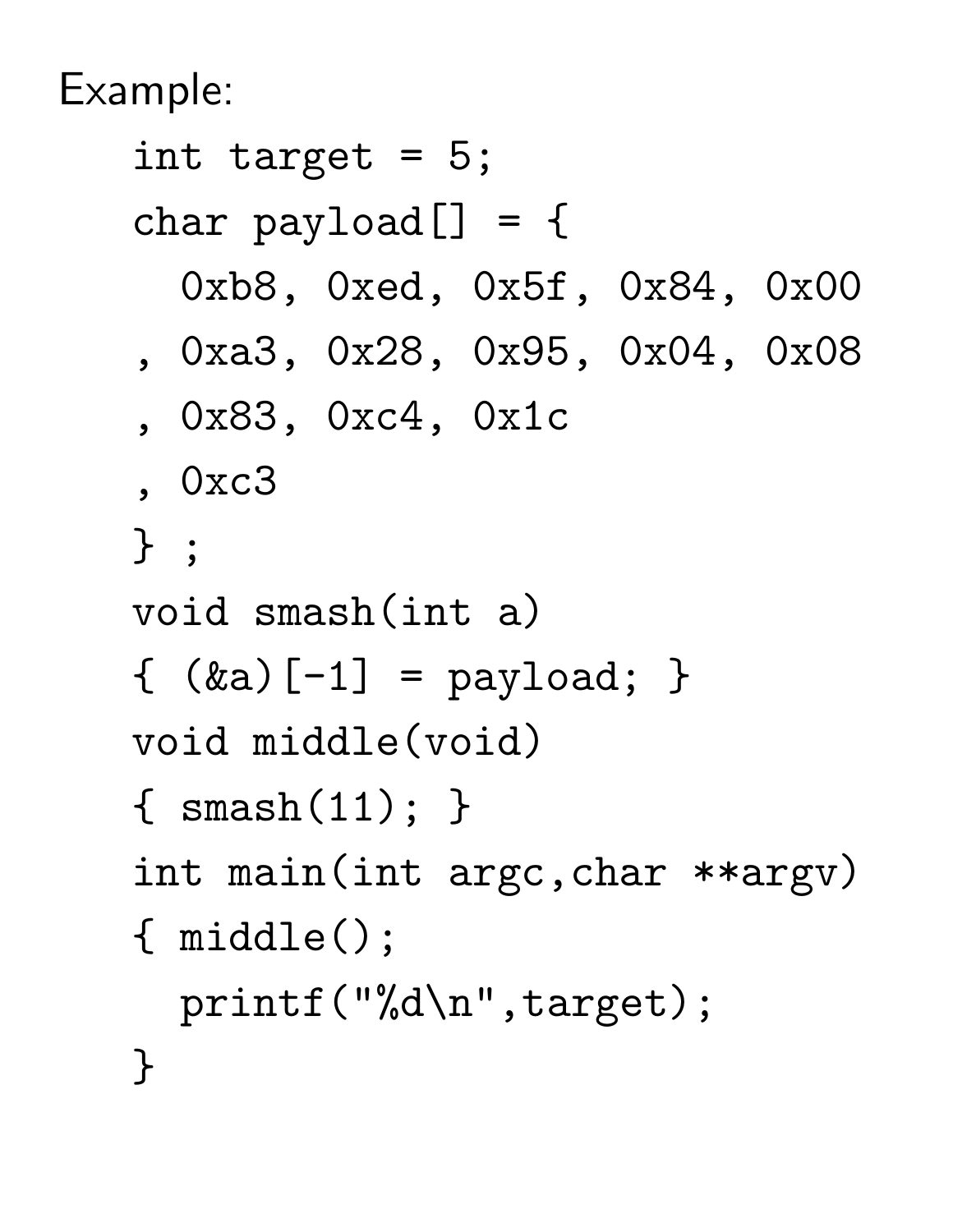Compiler on this computer decides to put target at location 0x08049528 in RAM, \*smash at location 0x080484a0, etc. When program starts, RAM[0x08049528] is set to 0x05, RAM[0x08049529] is set to 0x00, RAM[0x0804952a] is set to 0x00, RAM[0x0804952b] is set to 0x00; RAM[0x080484a0] is set to 0xc7, RAM[0x080484a1] is set to 0x04, RAM[0x080484a2] is set to 0x24, RAM[0x080484a3] is set to 0x2c, RAM[0x080484a4] is set to 0x95, RAM[0x080484a5] is set to 0x04, RAM[0x080484a6] is set to 0x08, RAM[0x080484a7] is set to 0xc3; etc.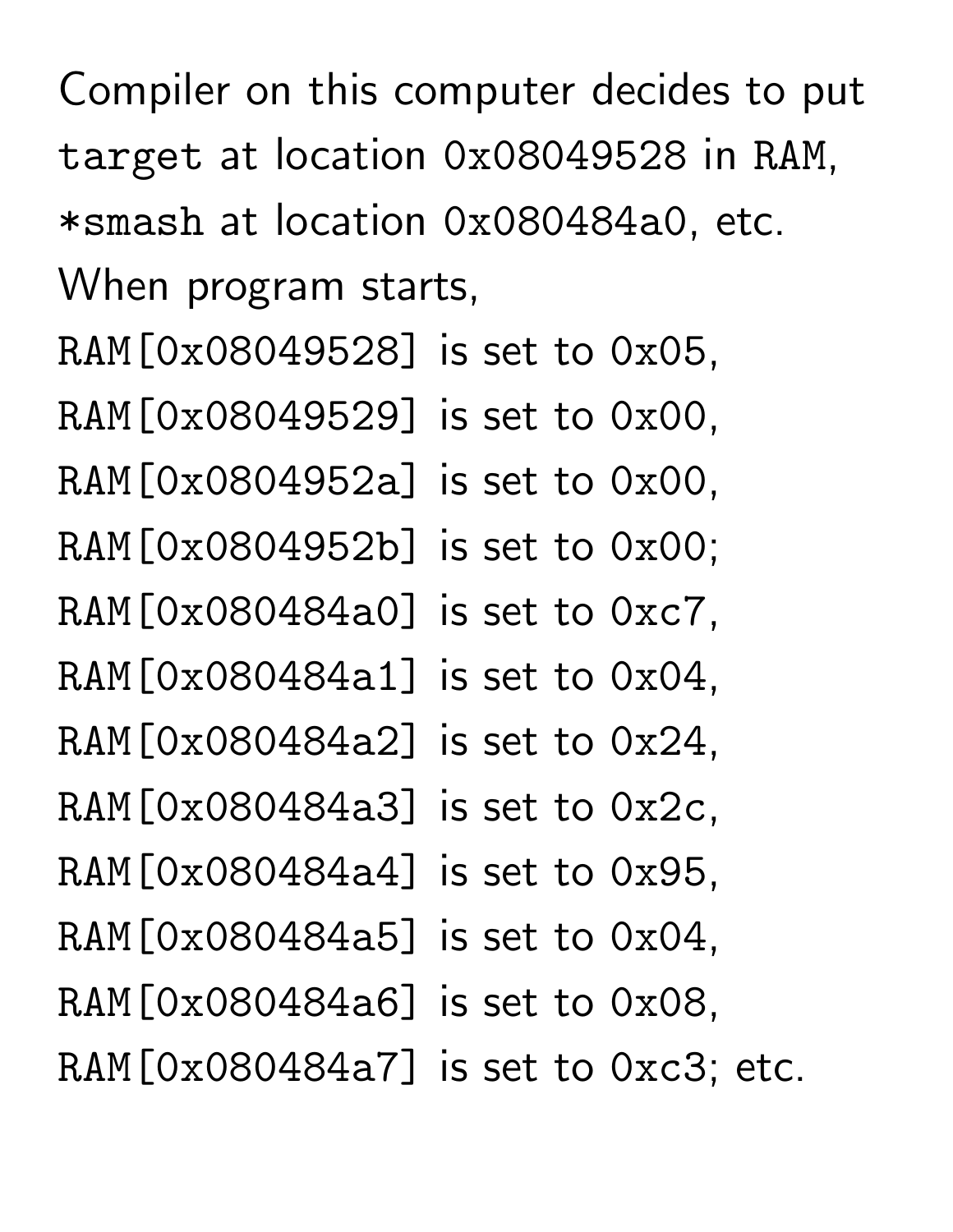More compact picture:

0x080484a0 c7 04 24 2c 0x080484a4 95 04 08 c3

...

0x08049528 05 00 00 00

Picture with some C names for locations:

0x080484a0==smash c7 04 24 2c 0x080484a4 95 04 08 c3

...

0x08049528==&target 05 00 00 00 Picture with instructions translated:

0x080484a0 smash:

\*sp = payload

0x080484a7 goto \*sp++

...

0x08049528 05 00 00 00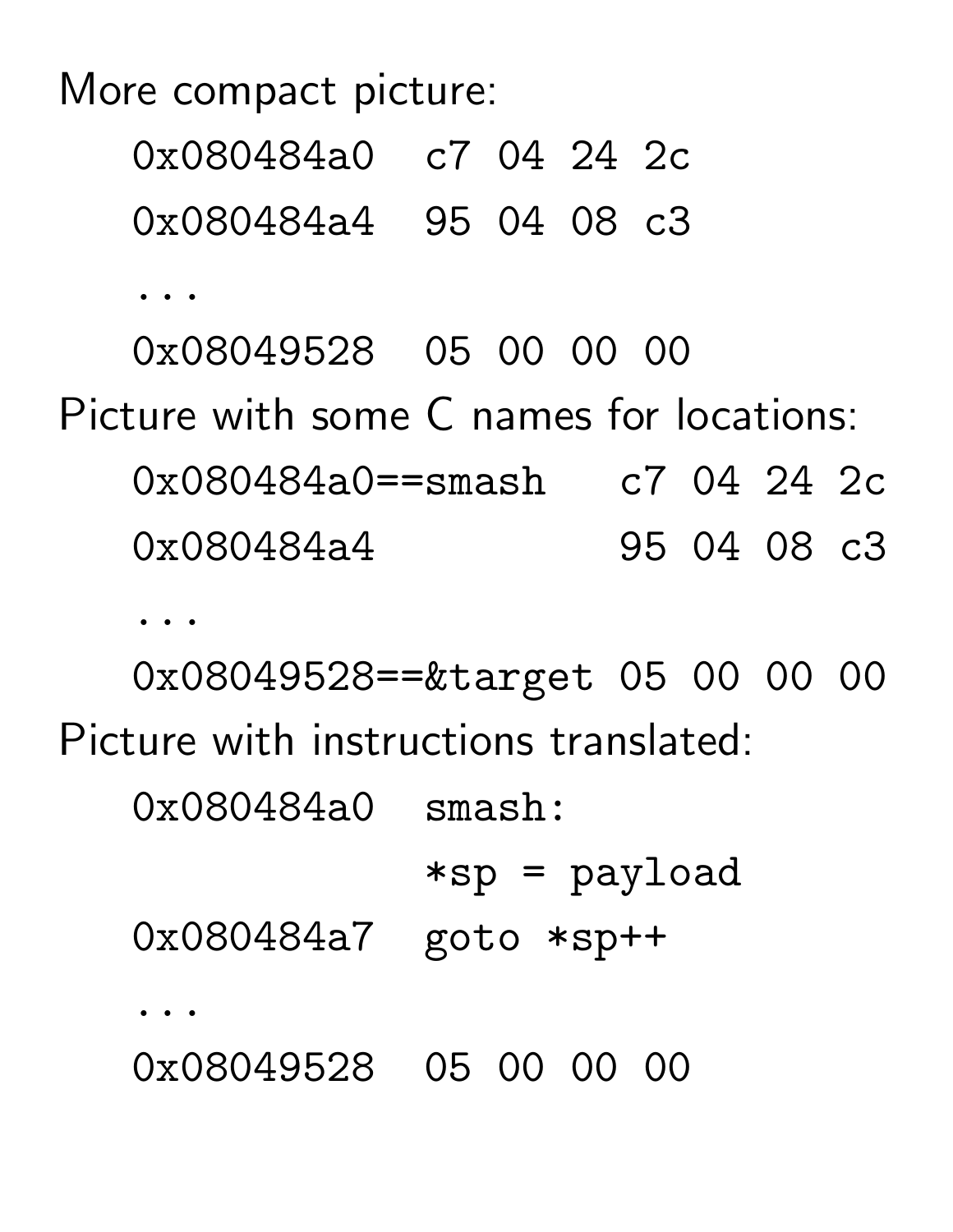smash ends up doing goto payload, i.e. ip = payload.

So computer reads instructions from payload[0], payload[1], etc.

payload was written in C as an array, not a function, but computer doesn't care.

What are the payload instructions?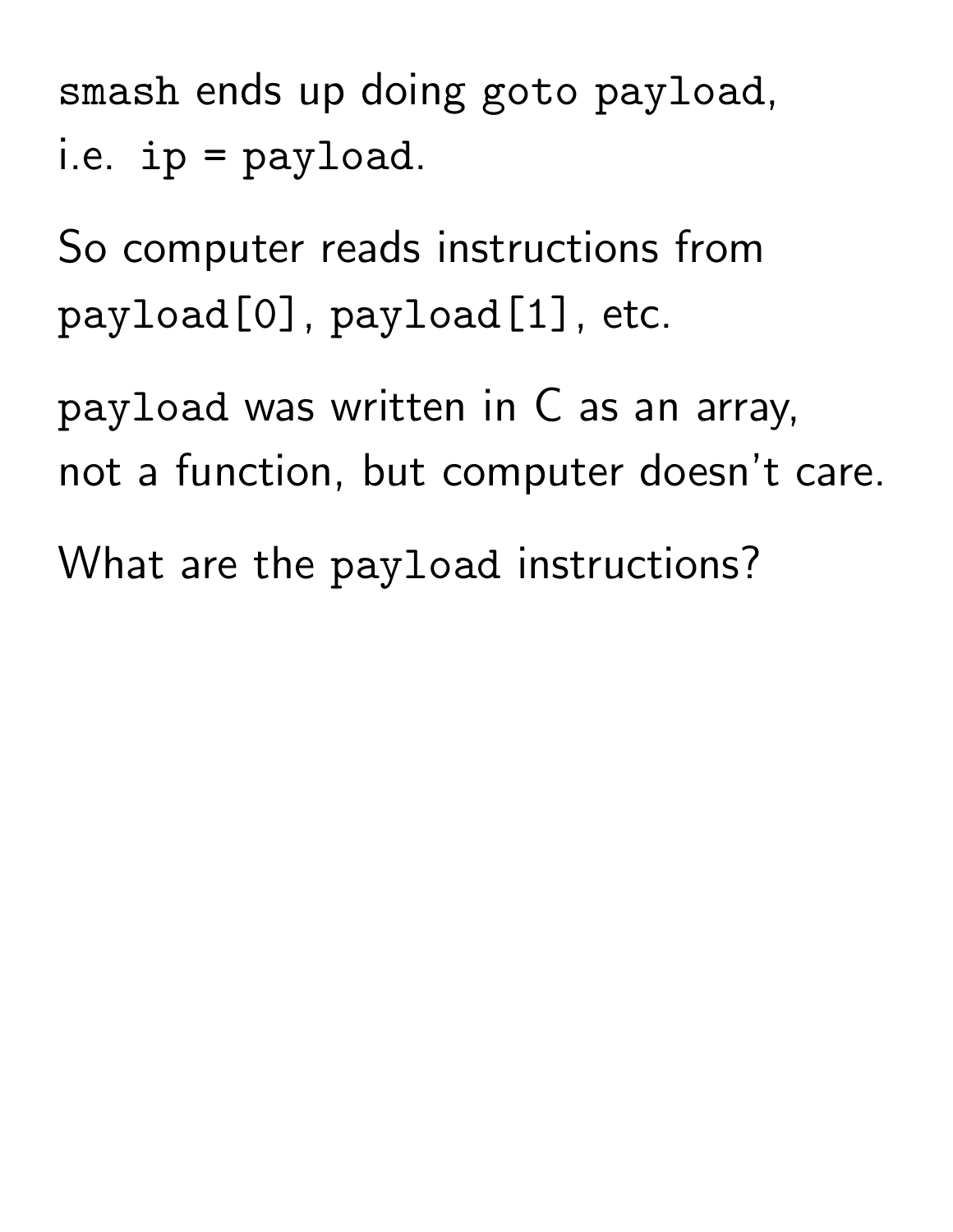Program instructions, including payload: payload:  $ax = 0x845fed;$  $target = ax;$  $sp == 7$ ; goto \*sp++; smash: \*sp = payload; goto \*sp++; middle:  $sp = 6;$  $*--sp = 11; *--sp = t95;$ goto smash; t95: sp += 7; goto \*sp++; main: ...

So target changes to 0x845fed. Program prints 8675309, not 5.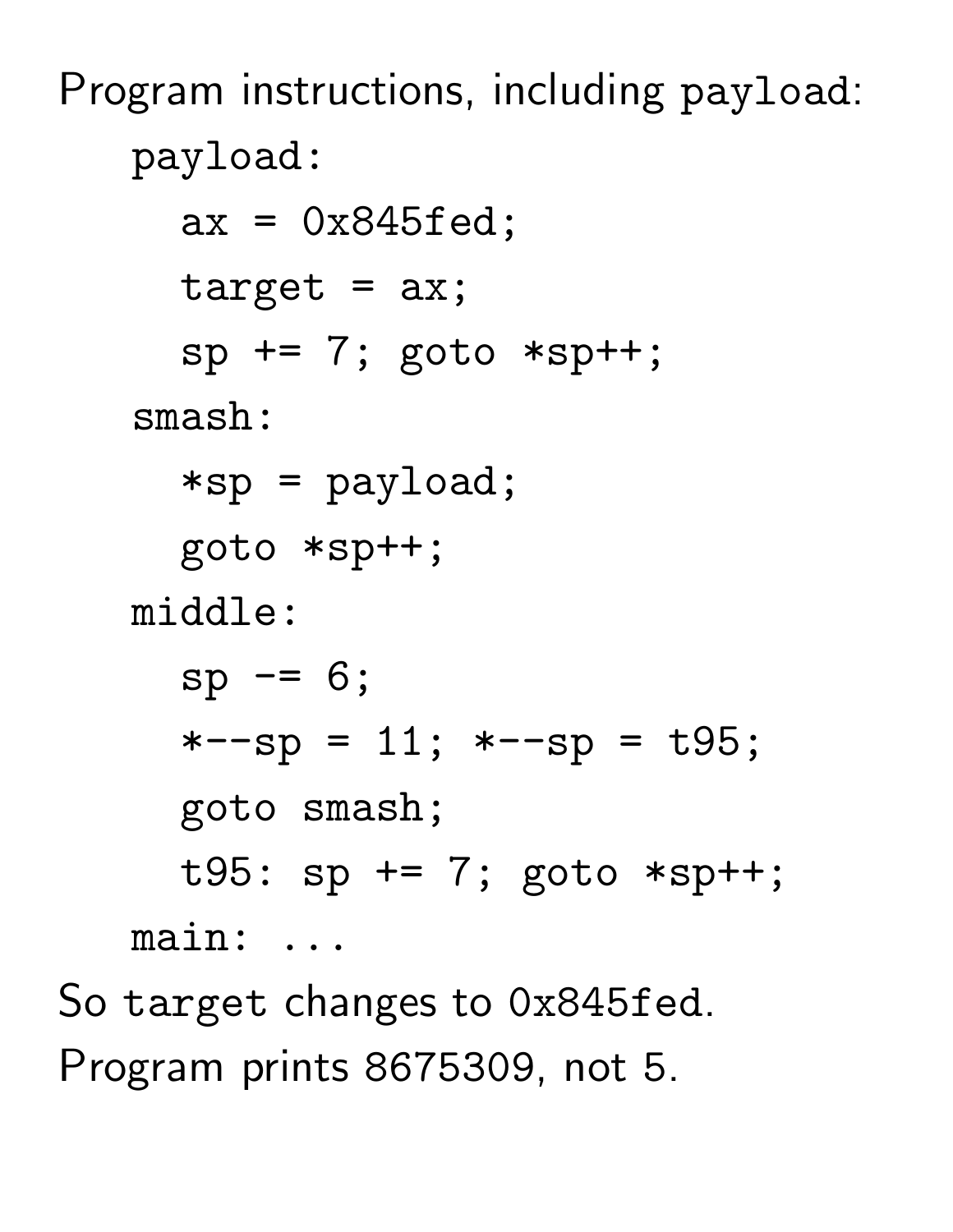Changing the bytes in payload can tell the computer to do anything, just like changing the C code in main, middle, etc.

For comparison: Previous example printed two two by following instructions that were in the C code, but inserting an unexpected jump from three to two.

Question: Are unexpected jumps powerful enough to do anything? Depends on the program; yes for most large programs. Will come back to this question.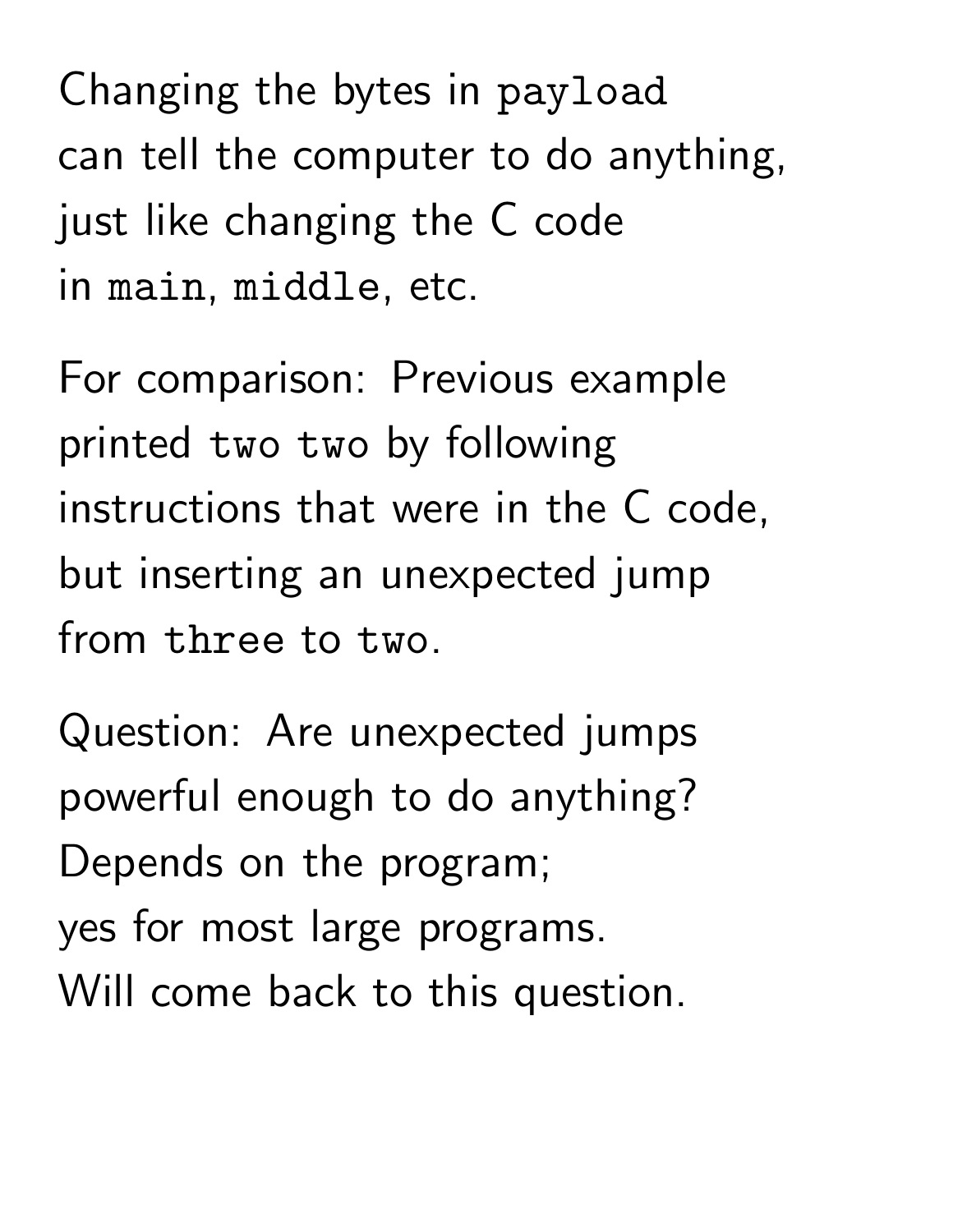Example:

```
int main(int argc,char **argv)
```

```
{ char line[512];
  line[0] = 0;gets(line);
  ...
}
```
This is the original version of the UNIX fingerd network server. Its standard input reads from the network; its standard output writes to the network.

The first Internet worm, released by Robert T. Morris Jr. in 1988, spread primarily by seizing control of this program.